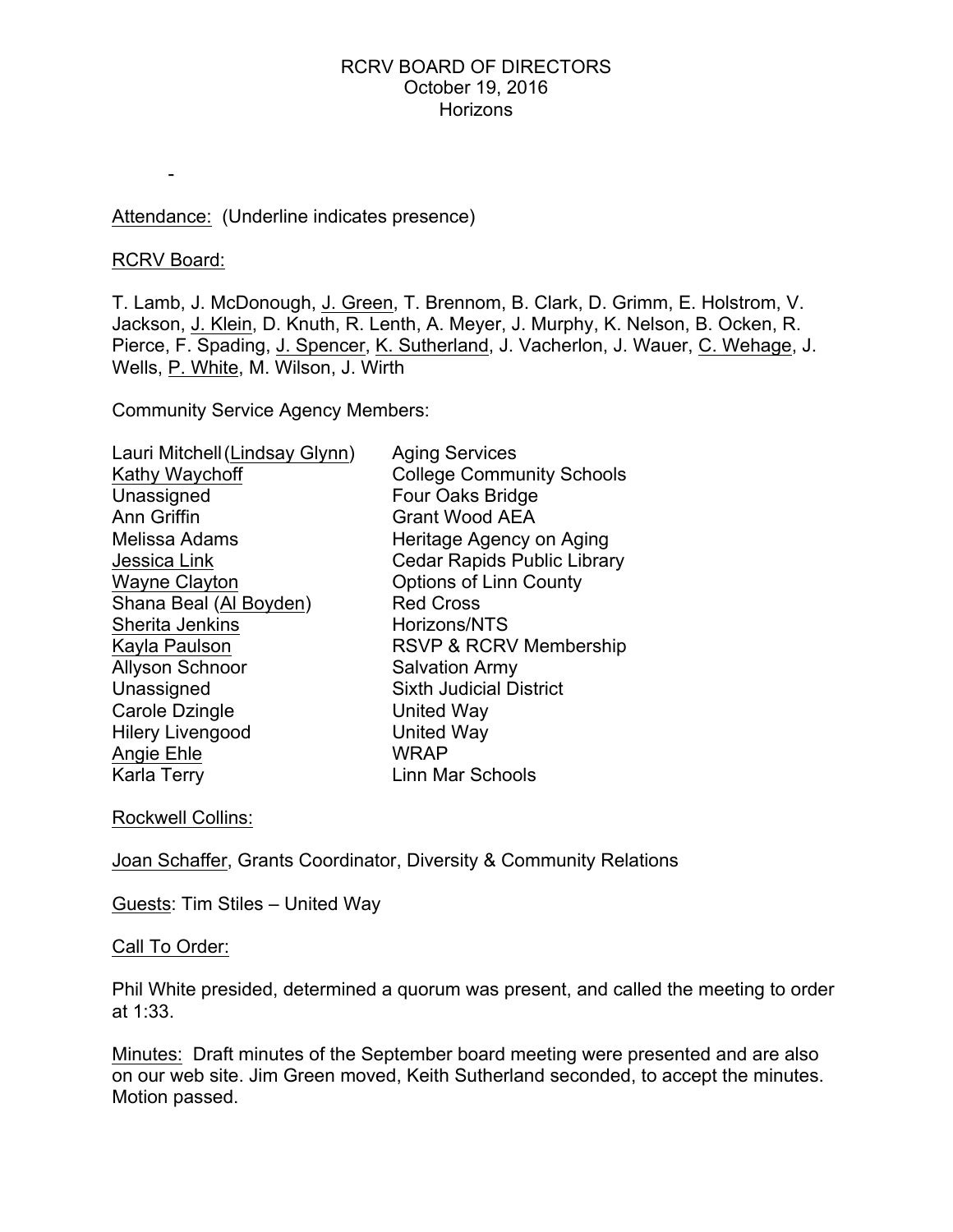Liaison Review: Reports received from Sherita Jenkins/Keith Sutherland (Horizons), Jim Spencer (Aging Services), Kathy Waychoff/Terry Lamb (College Community Schools), Jim Green/Ann Griffin (GWAEA), Jessica Link (Library, Lego League); Phil White/Wayne Clayton (Options), Angie Ehle/Terry Schmit (WRAP)

Presentation: Sherita Jenkins gave a report on Horizon's use of last year's RCRV grant.

## Old Business:

New Business: Jim Klein moved and Jim Green seconded a motion to update the bylaws to reflect recent changes (mostly due to REACT closure). Motion passed.

Joan Schaffer – Rockwell Collins: An upcoming reduction in force at R-C will free up 400 to 600 office employees that may be open to joining RCRV. Rockwell Collin's charitable budget may be diminished in the future.

Partner Agency Reports

Wayne Clayton – Options:

Here's a brief summary of recent RCRV related activities at Options.

Abilities in Action conference: Options shared a display table with RCRV and spoke with 171 attendees about the organization and projects

Exemplary service award: An Options staff member received an award for championing the raised garden bed project. The award was given today at a Linn County Recognition Breakfast. 2 RCRV volunteers on the project (Steve and George) attended the breakfast as our guests.

Kayla Paulson – United Way 55+:

Due to the Fair Labor Standards Act I will be moving to hourly. We are currently looking at my workload and programs to determine how we will trim 5 to 10 hours a week. This will mean that I need to adhere more to standard business hours. We do not have overtime budgeted so there may be days when I will need take time off during the week to stay within 40 hours in a Sunday to Saturday period.

Please let me know if you have any concerns. Jessica Link – Cedar Rapids Public Library:

Nothing new to report today.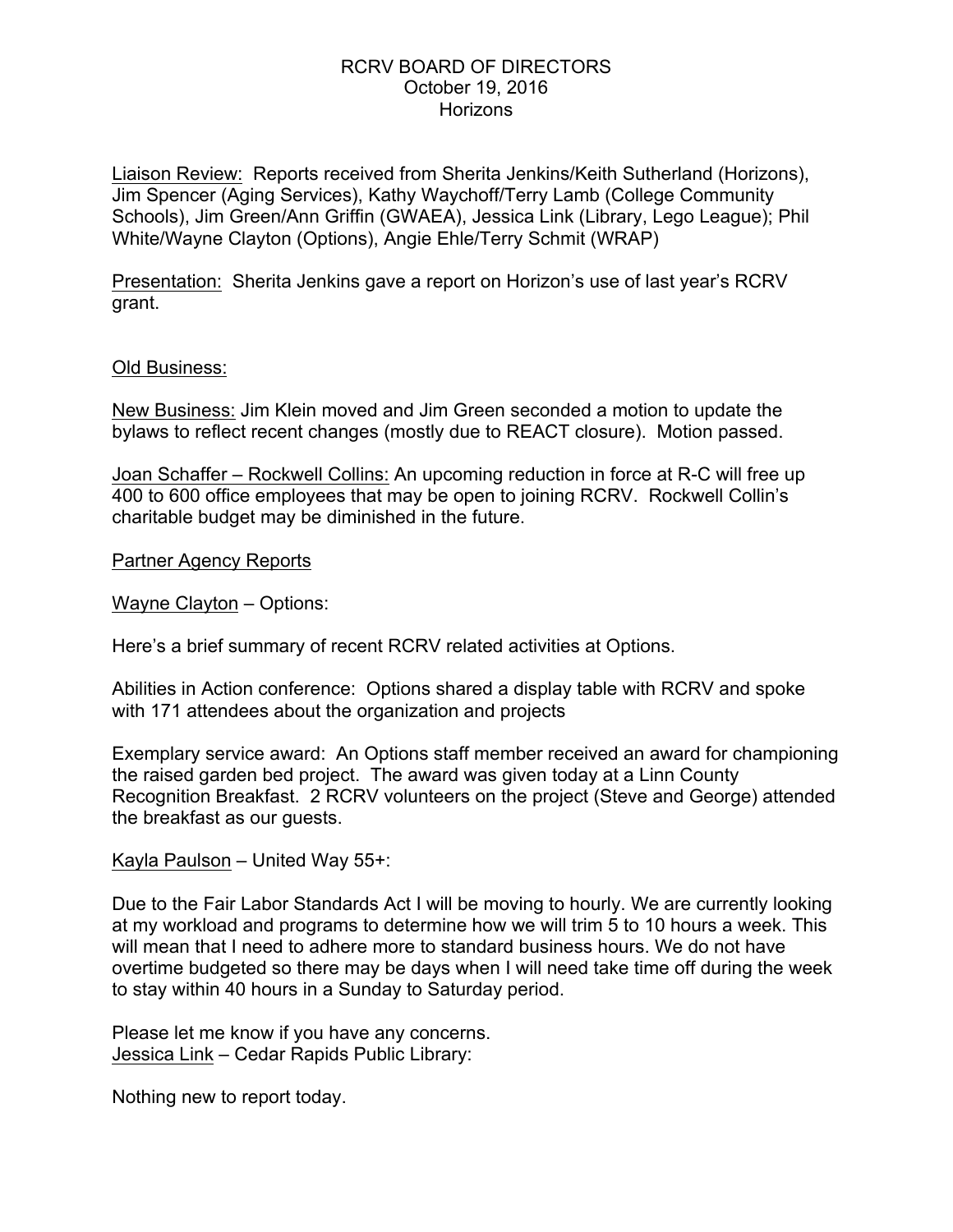Lindsay Glynn – Aging Services:

New to RCRV board meetings. Keeping busy.

Angie Ehle - WRAP:

On schedule with 65 projects so far.

Kathy Waychoff – Prairie:

Getting ready for the "America Reads" program. Also, the Robotics class needs help.

Al Boyden – American Red Cross:

Keeping an eye on flood disasters nationwide, recovery from local flooding and ongoing smoke detector installation and maintenance.

Rob Pierce - Habitat:, RCRV Liaison:

Here is my report as liaison for Habitat for Humanity:

I spoke directly with Jeff Capp about Habitat's needs after I didn't hear again from Stephanie Robinson. He promised to speak with Stephanie Robinson about getting us specific needs they may have for assistance. No response after 2 weeks. I do know that they have needs as expressed below:

We are in great need of volunteers!

We have two great opportunities for you to have some fun and make a big difference in our community! 1. Volunteer on Thursday, October 20 at our Wilson Avenue home!

SIGN UP NOW: Visit Volunteer Hub to sign up!

2. Volunteer for our "A Brush with Kindness" program! SIGN UP NOW: Email stefanie.robinson@cvhabitat.org to sign up.

No previous volunteer or construction experience required. Contact Stefanie at stefanie.robinson@cvhabitat.org or 319.366.4485 with any questions or to sign up your entire team!

\*Youth must be 16 or older to volunteer. Youth under 18 must have an adult over 21 with them as well! \*\*\*\*\*\*\*\*\*\*\*\*\*\*\*\*\*\*\*\*\*\*\*\*\*\*\*\*\*\*\*\*\*\*\*\*\*\*\*\*\*\*\*\*\*\*\*\*\*\*\*\*\*\*\*\*\*\*\*\*\*\*\*\*\*\*\*\*\*\*\*\*\*\*\*\*\*\*\*\*\*\*\*\*\*\*\*\*\*\*\*\*\*\*\*\*\*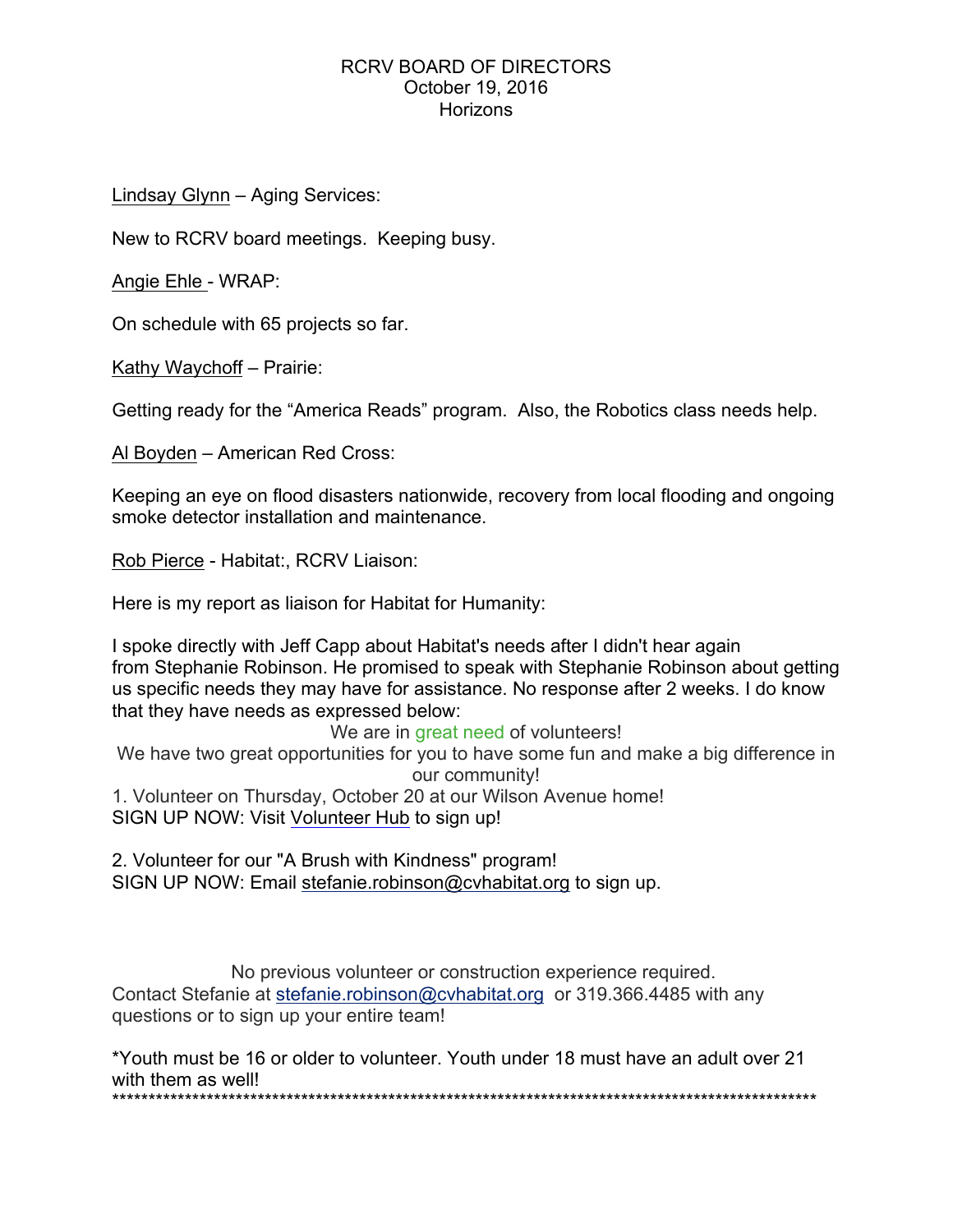Habitat also has need for people to help out at their Restore location on 6th Ave and  $4<sup>th</sup>$  St tracks:

People to volunteer on a regular basis to check out and repair electrical items donated before putting them on the floor for sale. They have a special area set up for their "electricians" to work in. People decide their own days and hours to help out. Other Rockwell Collins volunteers work at this, but more are needed.

People to help on a semi regular basis with managing aisles of donated products, including organizing and maintaining aisle products and answering customer questions, for electrical, plumbing, tools, hardware, construction materials, and housewares. A person is usually responsible for a specific aisle, not all of the aisles.

Interested people can ask for Tari at the Restore Tuesday through Saturday between 9:00 AM and 5:00 PM and he will be happy to find a job for them.

## Committee Reports

John McDonough - Community Projects:

Little new stuff happening.

Jim Klein - Data Base:

Database was updated for the returned newsletters and insurance postcards where a new address was provided.

Still working on the returned items that did not have a new address (returned Unable To Forward). This is a time consuming task trying to track down new addresses via internet phone books.

# Kayla Paulson – Membership, Retention:

RCRV offers Onboarding and Orientations on an as needed basis. If you know a fellow retiree that is interested in joining, please have them contact Kayla Paulson at 319.398.5372 x837 or KPaulson@uweci.org.

We are looking to host a RCRV Open House/Volunteer Fair for the "Blue Light Special" and recent retirees. If you are interested in helping plan this event and/or promote it among your social networks please contact me at Kayla.Paulson@uweci.org. If you would be interested/willing to host an agency (this does mean that you will be at their booth) please let me know.